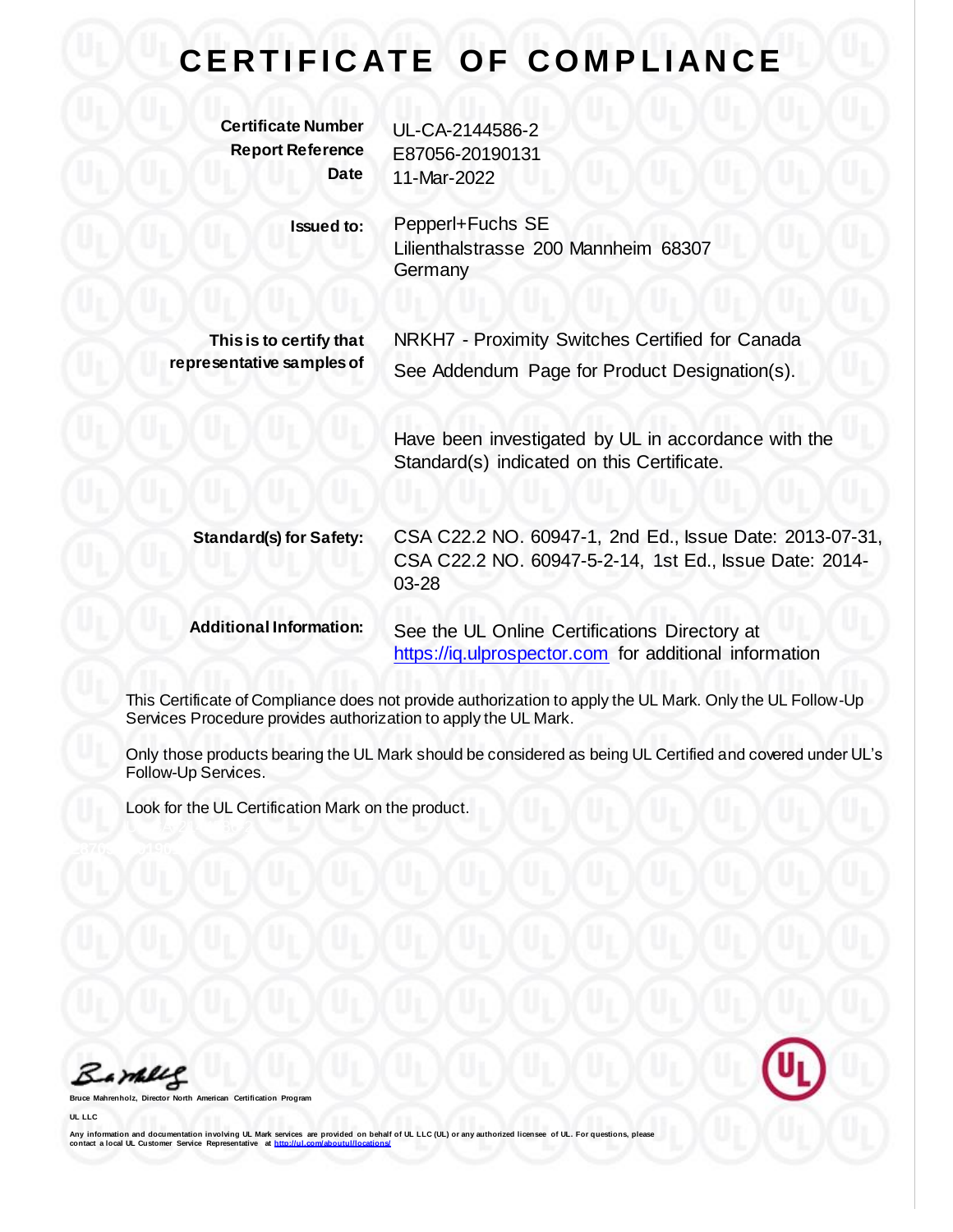**Certificate Number** UL-CA-2144586-2<br>**Report Reference** E87056-20190131

**Report Reference** E87056-20190131 **Date** 11-Mar-2022

This is to certify that representative samples of the product as specified on this certificate were tested according to the current UL requirements and the current UL requirements

| <b>Model</b>                                             | <b>Category Description</b>           |
|----------------------------------------------------------|---------------------------------------|
| Class 2 or LV/LC, Cat. Nos. U, followed by C, followed   | Proximity Switches, Ultrasonic sensor |
| by a number, followed by -L2 or -L2M, followed by -E4, - | series                                |
| E5, -E6, -E7, -U, -I, or -B16 may be followed by -T,     |                                       |
| followed by -V15 or by $a$ – and number and M, may be    |                                       |
| followed by -M, may be followed by any combination of    |                                       |
| letters and/or numbers, may be followed by Y and any     |                                       |
| combination of letters and / or numbers.                 |                                       |

Barney

**Bruce Mahrenholz, Director North American Certification Program**

**UL LLC**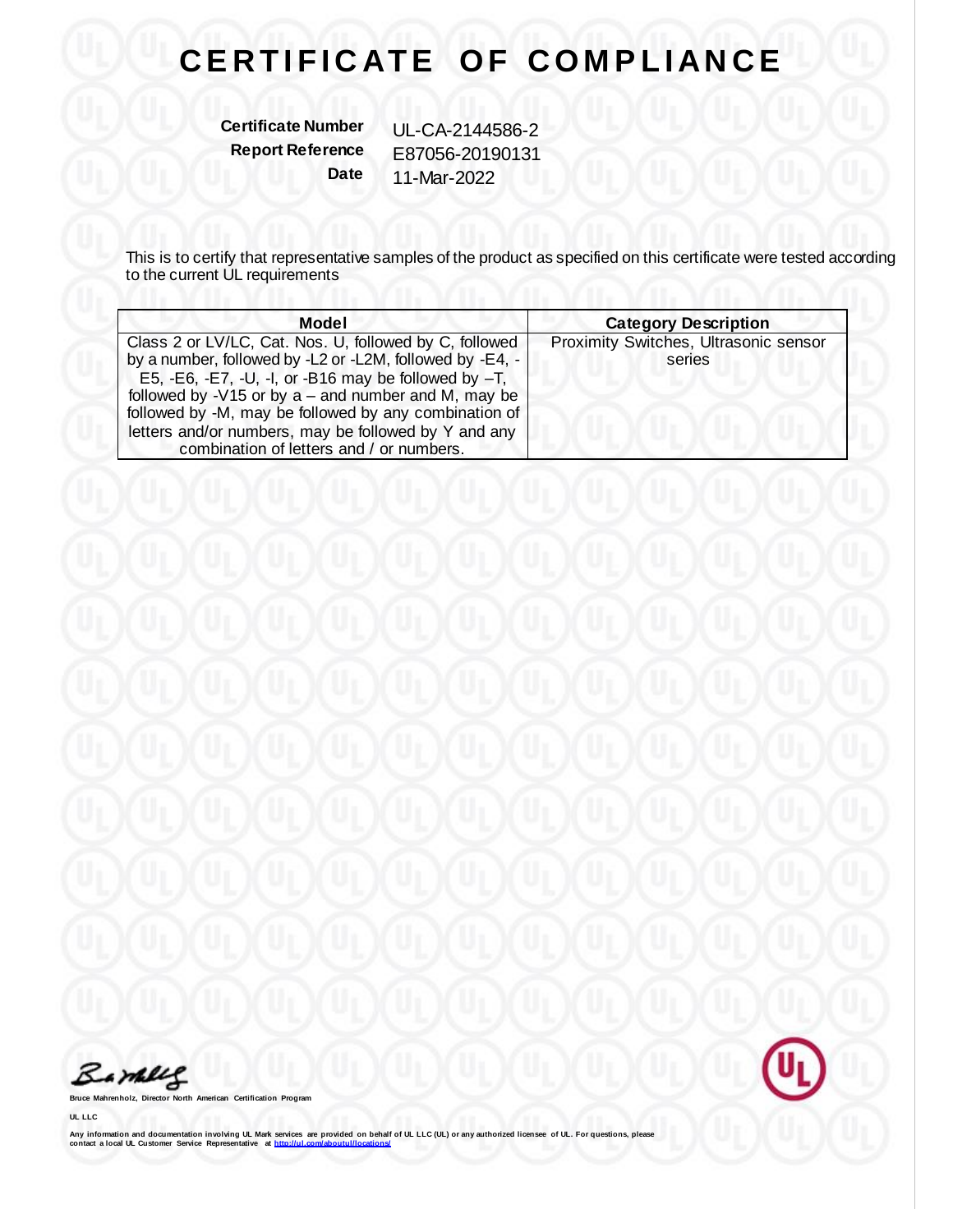**Certificate Number** UL-US-2153066-2

**Report Reference** E87056-20190131 **Date** 11-Mar-2022

> **Issued to:** Pepperl+Fuchs SE Lilienthalstrasse 200 Mannheim 68307 **Germany**

**This is to certify that representative samples of**

NRKH - Proximity Switches See Addendum Page for Product Designation(s).

Have been investigated by UL in accordance with the Standard(s) indicated on this Certificate.

**Standard(s) for Safety:** UL 60947-1, 5th Ed., Issue Date: 2013-07-31, Revision Date: 2019-05-06, UL 60947-5-2, 3rd Ed., Issue Date: 2014-03-28

**Additional Information:** See the UL Online Certifications Directory at [https://iq.ulprospector.com](https://iq.ulprospector.com/) for additional information

This Certificate of Compliance does not provide authorization to apply the UL Mark. Only the UL Follow-Up Services Procedure provides authorization to apply the UL Mark.

Only those products bearing the UL Mark should be considered as being UL Certified and covered under UL's Follow-Up Services.

Look for the UL Certification Mark on the product.

Barney

**Bruce Mahrenholz, Director North American Certification Program**

**UL LLC**